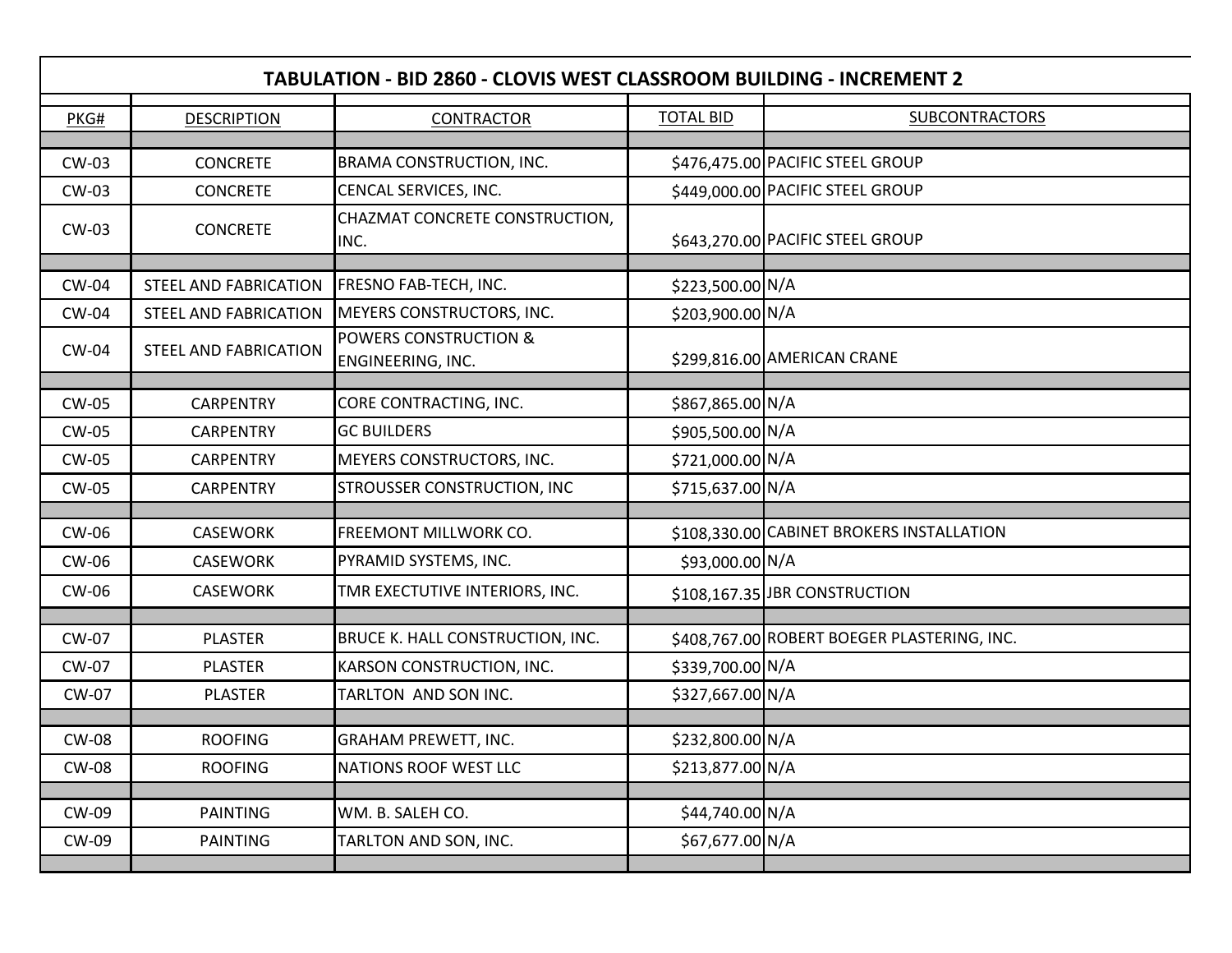| <b>TABULATION - BID 2860 - CLOVIS WEST CLASSROOM BUILDING - INCREMENT 2</b> |                     |                                      |                                     |                                                                                                                                          |  |  |  |
|-----------------------------------------------------------------------------|---------------------|--------------------------------------|-------------------------------------|------------------------------------------------------------------------------------------------------------------------------------------|--|--|--|
| PKG#                                                                        | <b>DESCRIPTION</b>  | CONTRACTOR                           | <b>TOTAL BID</b>                    | <b>SUBCONTRACTORS</b>                                                                                                                    |  |  |  |
| $CW-10$                                                                     | <b>ACCOUSTICAL</b>  | <b>WESTERN BUILDING MATERIALS CO</b> | \$117,700.00 N/A                    |                                                                                                                                          |  |  |  |
|                                                                             |                     |                                      |                                     |                                                                                                                                          |  |  |  |
| $CW-11$                                                                     | <b>GENERAL SPEC</b> | DURHAM CONSTRUCTION CO.              |                                     | COAST BUILDING PRODUCTS, RAP CONSTRUCTION, KD<br>SPECIALTY, INNOVATION FLOORING, MR. SIGN, VALLEY<br>\$391,100.00 FENCE, ELITE LANDSCAPE |  |  |  |
| $CW-11$                                                                     | <b>GENERAL SPEC</b> | <b>GC BUILDERS</b>                   |                                     | ALCAL SPECIALTY, INNOVATION, MR. SIGN, ELITE<br>\$365,000.00 LANDSCAPE, FRESNO FENCE                                                     |  |  |  |
| $CW-11$                                                                     | <b>GENERAL SPEC</b> | MARKO CONSTRUCTION GROUP, INC.       |                                     | ALCAL, INNOVATION FLOORING, ELITE LANDSCAPE, CALI.<br>\$259,800.00 COMM. FENCE, KD SPECIALTY CONTRACTORS                                 |  |  |  |
| $CW-11$                                                                     | <b>GENERAL SPEC</b> | <b>DAVIS MORENO</b>                  |                                     | \$329,000.00 COAST BLDG PRODUCTS, INNOVATION, ELITE, CCF                                                                                 |  |  |  |
|                                                                             |                     |                                      |                                     |                                                                                                                                          |  |  |  |
| $CW-12$                                                                     | <b>FIRE</b>         | <b>COSTCO</b>                        | rejected -<br>improper<br>submittal |                                                                                                                                          |  |  |  |
| $CW-12$                                                                     | <b>FIRE</b>         | <b>RLH FIRE PROTECTION</b>           | \$134,995.00 N/A                    |                                                                                                                                          |  |  |  |
|                                                                             |                     |                                      |                                     |                                                                                                                                          |  |  |  |
| $CW-13$                                                                     | <b>PLUMBING</b>     | <b>TODD COMPANIES</b>                |                                     | \$217,500.00 DVBE - ELEVATED SALES CORP.                                                                                                 |  |  |  |
| $CW-14$                                                                     | MECHANICAL          | J. BOONE MECHANICAL, INC.            |                                     | \$396,000.00 LPC AUTOMATION, AIR CONTROL BALANCING, PCI                                                                                  |  |  |  |
| $CW-14$                                                                     | MECHANICAL          | ENGEINEERED CONTROLS, dba ECI        |                                     | \$417,800.00 LPC AUTOMATION, SYSTEM SERVICE MECH.                                                                                        |  |  |  |
| $CW-14$                                                                     | MECHANICAL          | <b>MODERN AIR MECHANICAL</b>         |                                     | LPC AUTOMATION, KARCHER INSULATION, AIR CONTROL<br>\$400,700.00 BALANCING                                                                |  |  |  |
| $CW-14$                                                                     | MECHANICAL          | NOLTE SHEET METAL, INC.              |                                     | \$396,000.00 SYSTEM SERVICE MECHANICAL, EMCOR, PCI                                                                                       |  |  |  |
| $CW-14$                                                                     | MECHANICAL          | STRATEGIC MECHANICAL, INC.           |                                     | LPC AUTOMATION, PERFORMANCE CONTRACTING,<br>\$405,000.00 HARTMANAIRE                                                                     |  |  |  |
|                                                                             |                     |                                      | rejected -                          |                                                                                                                                          |  |  |  |
| $CW-15$                                                                     | <b>ELECTRICAL</b>   | <b>SEBASTIAN</b>                     | improper<br>submittal               |                                                                                                                                          |  |  |  |
| CW-15                                                                       | <b>ELECTRICAL</b>   | <b>VALLEY UNIQUE</b>                 | rejected -<br>improper<br>submittal |                                                                                                                                          |  |  |  |